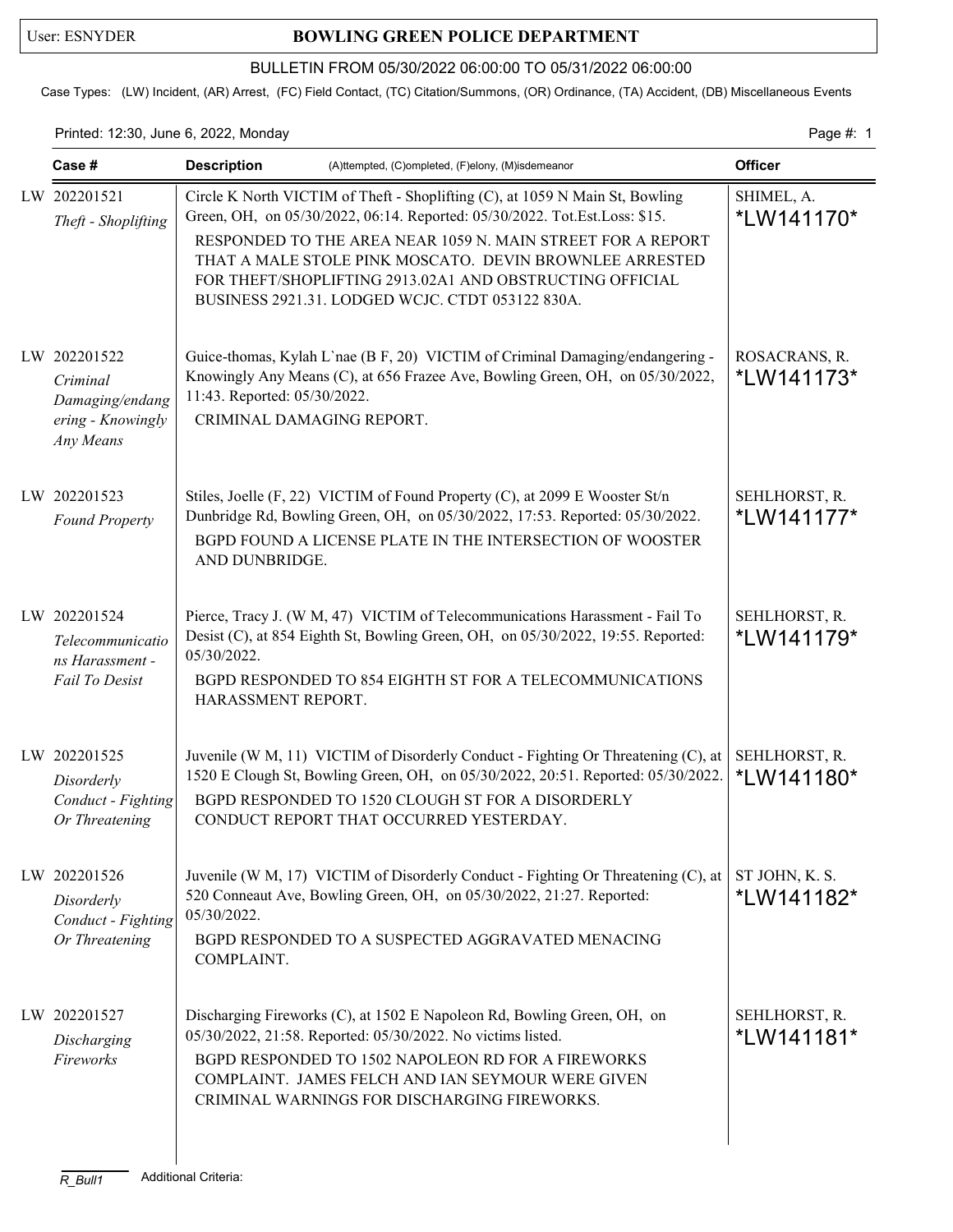|    | Case #                                     | <b>Description</b>                                                                                                                                              | (A)ttempted, (C)ompleted, (F)elony, (M)isdemeanor                                                                                                                            | <b>Officer</b> |
|----|--------------------------------------------|-----------------------------------------------------------------------------------------------------------------------------------------------------------------|------------------------------------------------------------------------------------------------------------------------------------------------------------------------------|----------------|
| LW | 202201528<br>Driving While                 | Society VICTIM of Driving While Under The Influence Of Alcohol/ Drugs (C), at<br>1050 S Main St, Bowling Green, OH, on 05/30/2022, 23:46. Reported: 05/30/2022. | KRIEGER, L.<br>*LW141185*                                                                                                                                                    |                |
|    | Under The<br>Influence Of<br>Alcohol/Drugs |                                                                                                                                                                 | BGPD RESPONDED TO 1050 S MAIN ST ON A REPORT OF A SUSPICIOUS<br>VEHICLE. ZACHARY KUBICKI WAS CITED FOR OVI/REFUSAL<br>4511.19A1A AND OPEN CONTAINER 4301.62. CTDT 060622 1P. |                |
|    |                                            |                                                                                                                                                                 | 053122 ORIGINAL BMV2255 FORM SENT TO BMV/COLUMBUS ALONG<br>WITH OH OL THAT WAS CONFISCATED.                                                                                  |                |